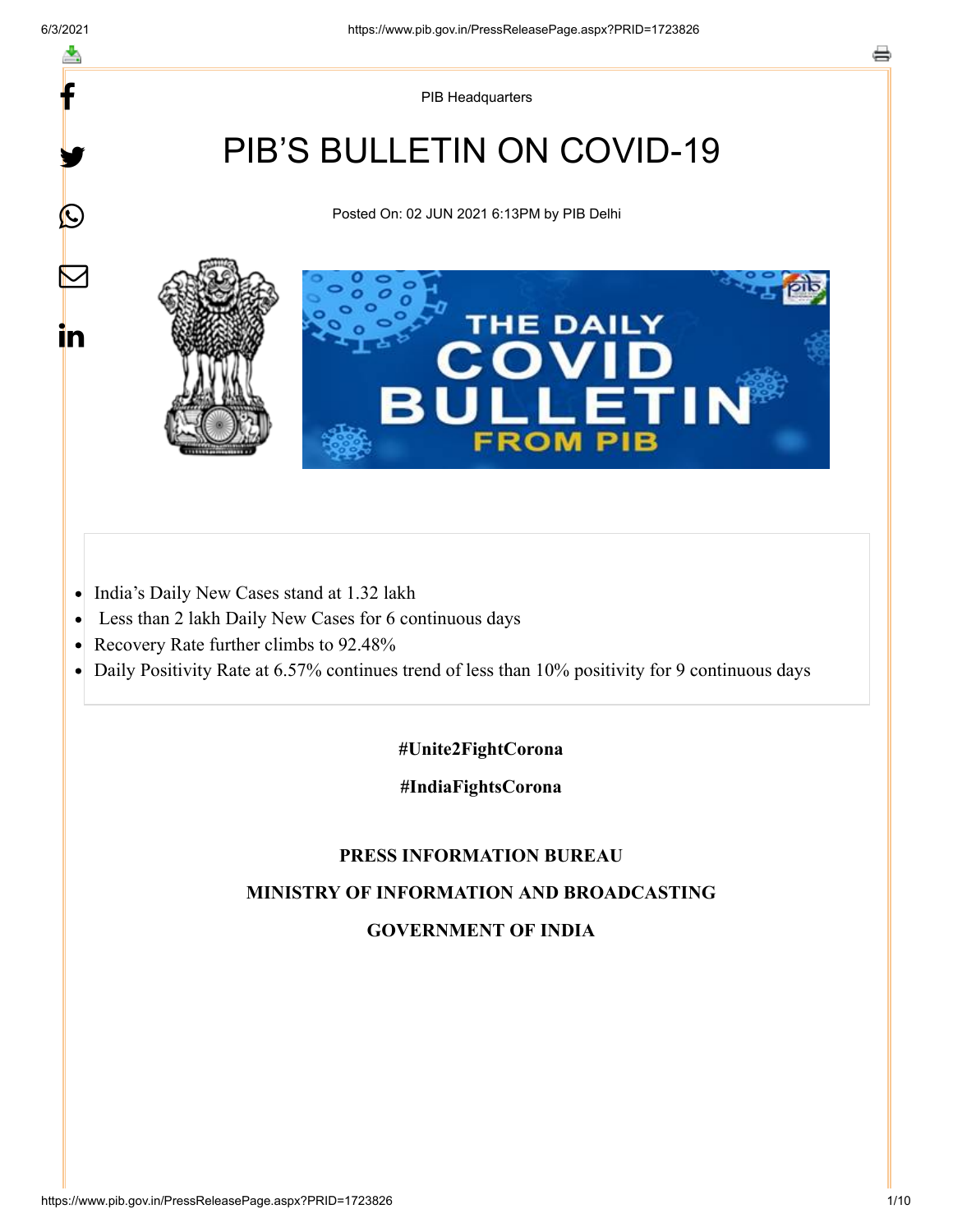f

y.

 $\bm{\mathcal{Q}}$ 

 $\bm{\nabla}$ 

in

| <b>Total</b><br>Cases | 2,83,07,832<br>(41, 32, 788)              |                   |                                       |                                                                                                                  |
|-----------------------|-------------------------------------------|-------------------|---------------------------------------|------------------------------------------------------------------------------------------------------------------|
|                       | Recovered 2,61,79,085 (92.48%) ▲ 2,31,456 |                   |                                       |                                                                                                                  |
| Active                | 17,93,645 (6.34%)                         | V1,01,875         | $\Box$ < 5000<br>$\Box$ 5000 - 50,000 | <b>Active Cases</b>                                                                                              |
| <b>Deaths</b>         | 3,35,102 (1.18%)                          | ▲ 3,207           | > 2,00,000<br>Deaths                  | 50,000 - 1,00,000<br>$1,00,000 - 2,00,000$                                                                       |
|                       | <b>States' Cases (Highest)</b>            | Recovered (%)     | Active (%)                            | Deaths (%)                                                                                                       |
| Maharashtra           | 57,61,015 (414,123)                       | 54, 31, 319 (94%) | 2,33,498 (4%)                         | 96,198(1.7%                                                                                                      |
| Karnataka             | 26,18,735 ( $\triangle$ 14,304)           | 22,90,861 (87%)   | 2,98,320 (11%)                        | 29,554 (1.1%)                                                                                                    |
| Kerala                | 25,46,339 ( $\triangle$ 19,760)           | 23,34,502 (92%)   | 2,02,828 (8%)                         | 9,009 (0.4%)                                                                                                     |
| <b>Tamil Nadu</b>     | 21,23,029 ( $\triangle$ 26,513)           | 18,02,176 (85%)   | 2,96,131 (14%)                        | 24,722 (1.2%)                                                                                                    |
| <b>Andhra Pradesh</b> | 17,04,388 ( $\triangle 11,303$ )          | 15,46,617 (91%)   | 1,46,737 (9%)                         | 11,034 (0.6%)                                                                                                    |
|                       |                                           |                   |                                       |                                                                                                                  |
| <b>Uttar Pradesh</b>  | 16,92,709 (A1,221)                        | 16,39,572 (97%)   | 32,465 (2%)                           |                                                                                                                  |
| <b>Delhi</b>          | 14,26,863 ( $\triangle$ 623)              | 13,92,386 (98%)   | 10,178 (1%)                           |                                                                                                                  |
| <b>West Bengal</b>    | 13,85,801 (49,424)                        | 12,91,510 (93%)   | 78,613 (6%)                           |                                                                                                                  |
| Chhattisgarh          | 9,73,349 ( $\triangle$ 1,886)             | 9,27,145 (95%)    | 33,127 (3%)                           |                                                                                                                  |
| Rajasthan             | 9,40,960 (A1,002)                         | 8,95,033 (95%)    | 37,477 (4%)                           | 8,450 (0.9%)                                                                                                     |
| Gujarat               | 8,10,730 ( $\triangle$ 1,561)             | 7,71,860 (95%)    | 29,015 (4%)                           | $9,855(1.2\%)$                                                                                                   |
|                       | Madhya Pradesh 7,81,108 (1,078)           | 7,52,693 (96%)    | 20,303 (3%)                           | 8,112 (1.0%)                                                                                                     |
| Odisha                | 7,73,732 ( $\triangle$ 8,735)             | 6,92,027 (89%)    | 78,914 (10%)                          | $2,791(0.4\%)$                                                                                                   |
| Haryana               | 7,57,868 (41,233)                         | 7,33,205 (97%)    | 16,280 (2%)                           |                                                                                                                  |
| <b>Bihar</b>          | 7,07,935 ( $\triangle$ 1,174)             | 6,88,462 (97%)    | 14,251 (2%)                           | 5,222 (0.7%)                                                                                                     |
| Telangana             | 5,80,844 ( $\triangle$ 2,493)             | 5,44,294 (94%)    | 33,254 (6%)                           | 3,296 (0.6%)                                                                                                     |
| Punjab                | 5,69,756 ( $\triangle$ 2,149)             | 5,21,663 (92%)    | 33,444 (6%)                           |                                                                                                                  |
| Assam                 | 4,15,898 (44,682)                         | 3,59,802 (87%)    | 52,680 (13%)                          | 3,416 (0.8%)                                                                                                     |
| <b>Jharkhand</b>      | 3,38,383 ( $\triangle$ 609)               | 3,25,325 (96%)    | 8,058 (2%)                            | 20,672 (1.2%)<br>24,299 (1.7%)<br>15,678 (1.1%)<br>13,077 (1.3%)<br>8,383 (1.1%)<br>14,649 (2.6%)<br>5,000(1.5%) |

\* 'Recovered' and 'Active' bar plots (for states) are to scale; the 'Deaths' plot is NOT to scale

@COVIDNewsByMIB

## **Daily Positivity Rate at 6.57% continues trend of less than 10% positivity for 9 continuous days**

- As part of continued decline in the daily new cases,India has reported 1.32 lakh New Cases in the last 24 hours.**1,32,788**Daily New Cases were registered in the last 24 hours.
- The country has recorded **less than 2 lakh Daily New Cases** for **6 continuous days now**.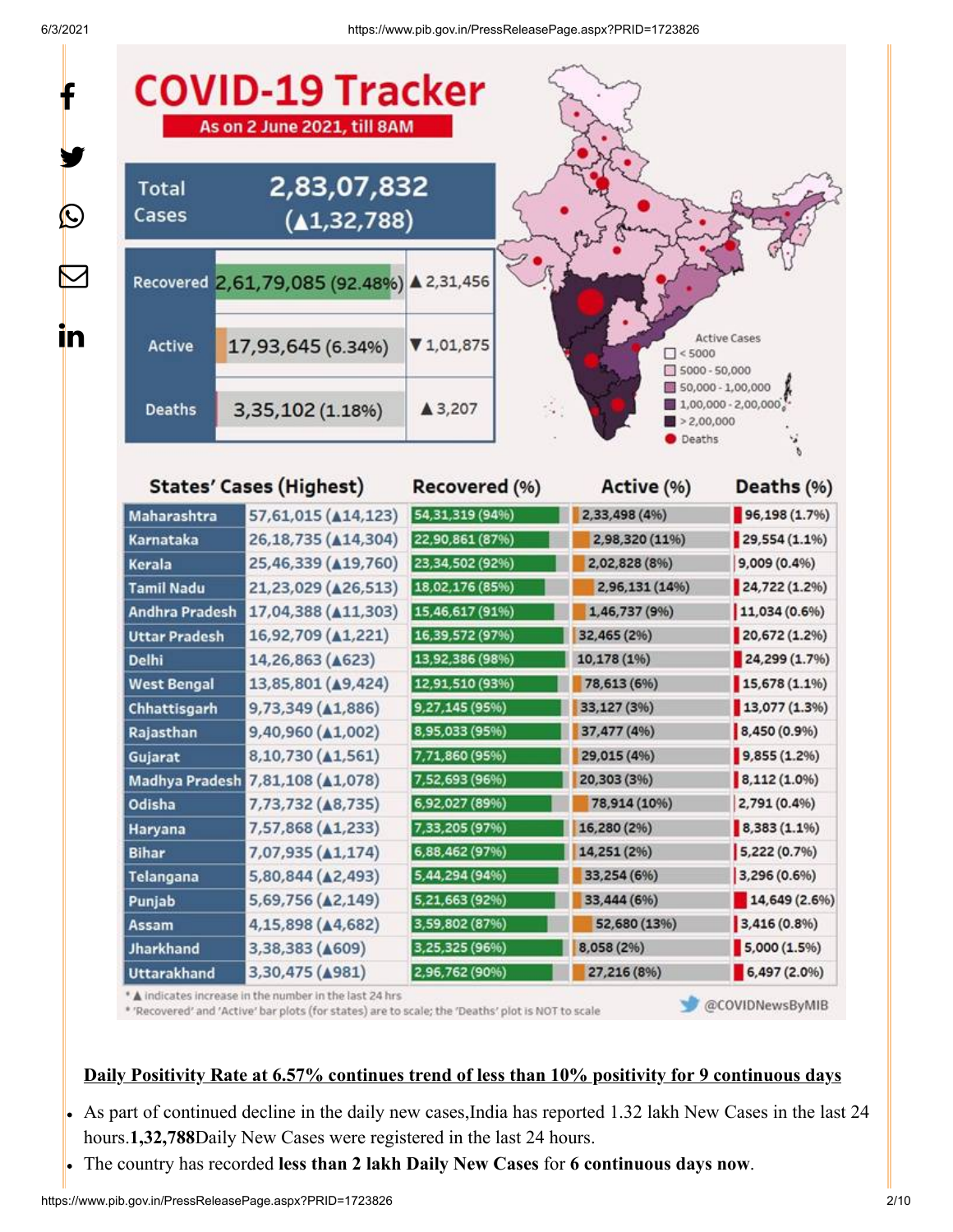- India's Daily Recoveries continue to outnumber the Daily New Cases for the 20th consecutive day.
- **2,31,456**recoveries were registered in the last 24 hours.

Out of the people infected since beginning of the pandemic **2,61,79,085 people have already recovered from COVID-19 &2,31,456**patients have recovered in the last 24 hours. This constitutes an overall **F**recovery rate of **92.48%**, which is showing an increasing trend.

- A total of 20,19,773 tests were conducted in the last 24 hours in the country and cumulatively India has **Conducted over 35 crore (35,00,57,330) tests so far.**
- **Weekly Positivity Rate is currently at 8.21%** while the **Daily Positivity rate has reduced and is at 6.57% today.** It has remained less than 10% for 9 consecutive days now.

The cumulative number of COVID-19 vaccine doses administered in the country has exceeded 21.85 Cr. today under the Nationwide Vaccination Drive.A total of **21,85,46,667**vaccine doses have been  $\mathbf{\hat{a}}$  administered through 30,91,543 sessions, as per the provisional report till 7 am today.

For details[:https://www.pib.gov.in/PressReleasePage.aspx?PRID=1723613](https://www.pib.gov.in/PressReleasePage.aspx?PRID=1723613)

## **Busting Myths of Vaccination**

Government of India has been supporting the efforts of States and UTs for an effective Vaccination drive under the 'Whole of Government'' approach since  $16<sup>th</sup>$  January, this year. In order to streamline availability of the vaccine doses, the Central Government has been constantly in touch with the vaccine manufacturers and has opened up different procurement options for states/UTs since 1<sup>st</sup>May 2021.

There have been several unfounded media reports that have peddled misinformation among the masses regarding this exercise of national importance.There have been media reports alleging the Union Government promising 120 million doses of vaccines during June2021 while administering only around 58 million doses from the total of 79 million doses available in the month of May.This report is factually incorrect and without any basis.

As per the data at 7:00 am, on  $1<sup>st</sup>$  June 2021, between 1st-31st May 2021, a total of 61.06 million doses of vaccines have been administered by States/ UTs. A total of 16.22 million balance and unutilized doses were available with States/ UTs. The total vaccines shots available from  $1<sup>st</sup>$  May  $-31<sup>st</sup>$ May 2021 were 79.45 million.

For details:<https://www.pib.gov.in/PressReleasePage.aspx?PRID=1723628>

## **More than 23 crore vaccine doses provided to States/UTs**

Government of India has so far provided, both through the free of cost category and through direct state procurement category, **more than 23 crore vaccine doses** (23,35,86,960) to States/UTs.

Of this, the total consumption, including wastages is 21,71,44,022 doses (as per data available at 8 AM today).

More than 1.64 crore COVID Vaccine doses (1,64,42,938) are still available with the States/UTs to be administered.

For details:<https://www.pib.gov.in/PressReleasePage.aspx?PRID=1723633>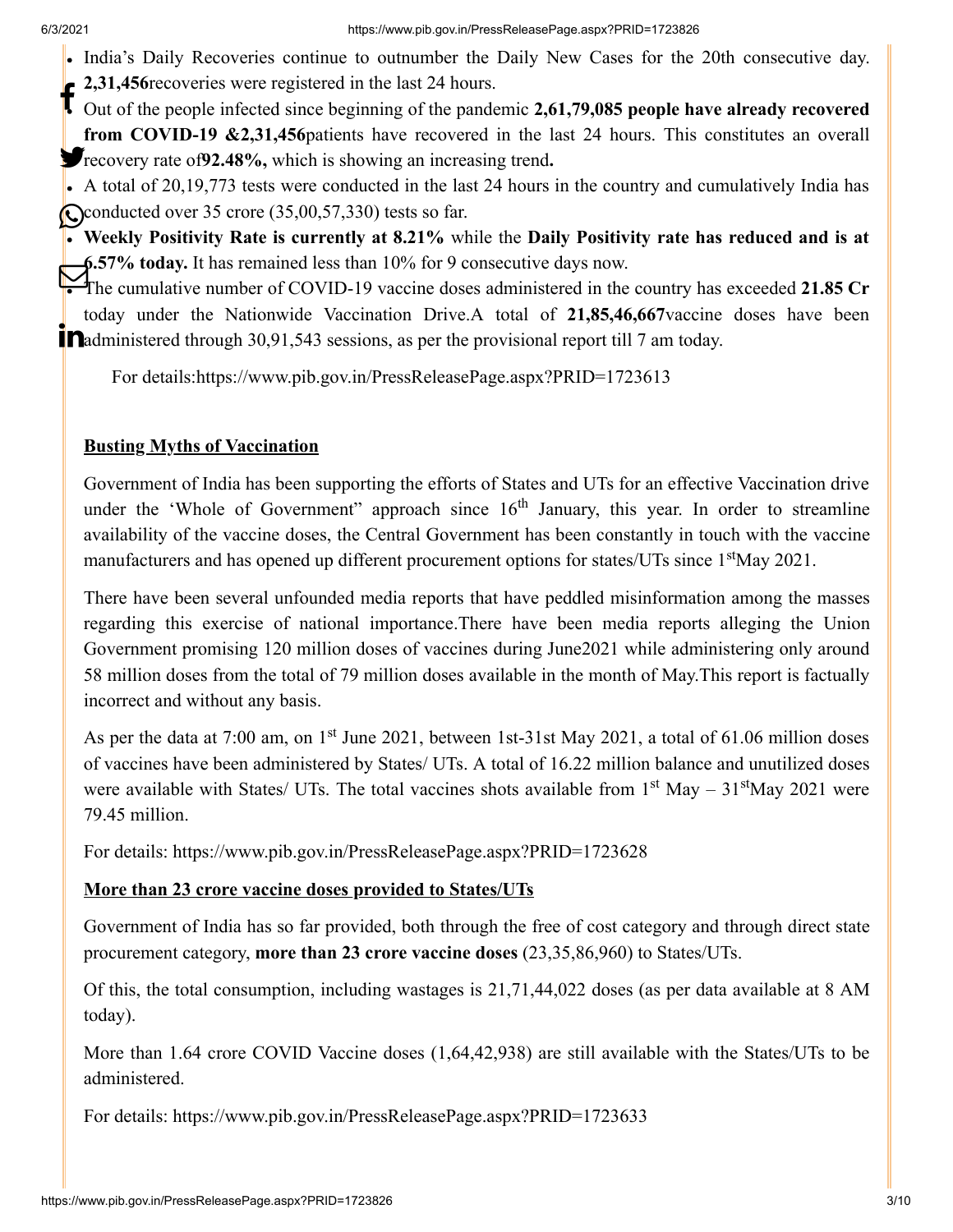#### **500-bed COVID Care hospital set up by DRDO inaugurated in Haldwani, Uttarakhand**

A 500-bed COVID Care Hospital set up by Defence Research and Development Organisation (DRDO) in Haldwani was virtually inaugurated by Chief Minister of Uttarakhand Shri Tirath Singh Rawat on June 02, 2021. This facility comprises 375 oxygen beds and 125 ICU beds with ventilators. With 100 per cent power backup, it is centrally air conditioned for all weather conditions. Pathology laboratory, Pharmacy, X-Ray and ECG etc. are inherent part of the facility. The Centre will become fully operational  $\bigodot$  from June 03, 2021.

For details:<https://www.pib.gov.in/PressReleasePage.aspx?PRID=1723653>

## **in**Centre takes steps to accelerate domestic vaccine production

With the aim of vaccinating the entire eligible population at the earliest, domestic vaccine production is being steadily ramped up in the country with help from the Centre.

As part of this initiative, three public enterprises are being supported by the Department of Biotechnology under Atmanirbhar Bharat 3.0 Mission CovidSuraksha. These enterprises are the

- 1. Haffkine Biopharmaceutical Corporation Ltd, Mumbai,
- 2. Indian Immunologicals Ltd, Hyderabad and
- 3. Bharat Immunologicals&Biologicals Ltd, Bulandshahar, UP.

HaffkineBiopharma, a Maharashtra state PSU is getting ready to manufacture Covaxin vaccine under technology transfer arrangement with Bharat Biotech Ltd, Hyderabad. The production will take place at the Parel complex of the company.

For details:<https://www.pib.gov.in/PressReleasePage.aspx?PRID=1723608>

#### **A new AI-driven platform will facilitate early-COVID interventions over Whatsapp**

A new AI-driven platform will now help early intervention through rapid screening of COVID 19 with the help of Chest X-ray interpretation over WhatsApp for doctors who have access to X-ray machines. The solution called XraySetu can work with low-resolution images sent via mobiles, is quick and easy to use, and can facilitate detection in rural areas.

For details:<https://www.pib.gov.in/PressReleasePage.aspx?PRID=1723592>

## **"The time to act is now" says Dr Harsh Vardhan while virtually addressing 149th Session of the WHO Executive Board Meeting**

Dr. Harsh Vardhan, Union Minister for Health and Family Welfare in his capacity as Chairperson, Executive Board, World Health Organization (WHO) addressed the 149th Session of the WHO Executive Board Meeting from NirmanBhawan today through Video Conference. Dr. Harsh Vardhan successfully completes his tenure as Chairperson of Executive Board of WHO today.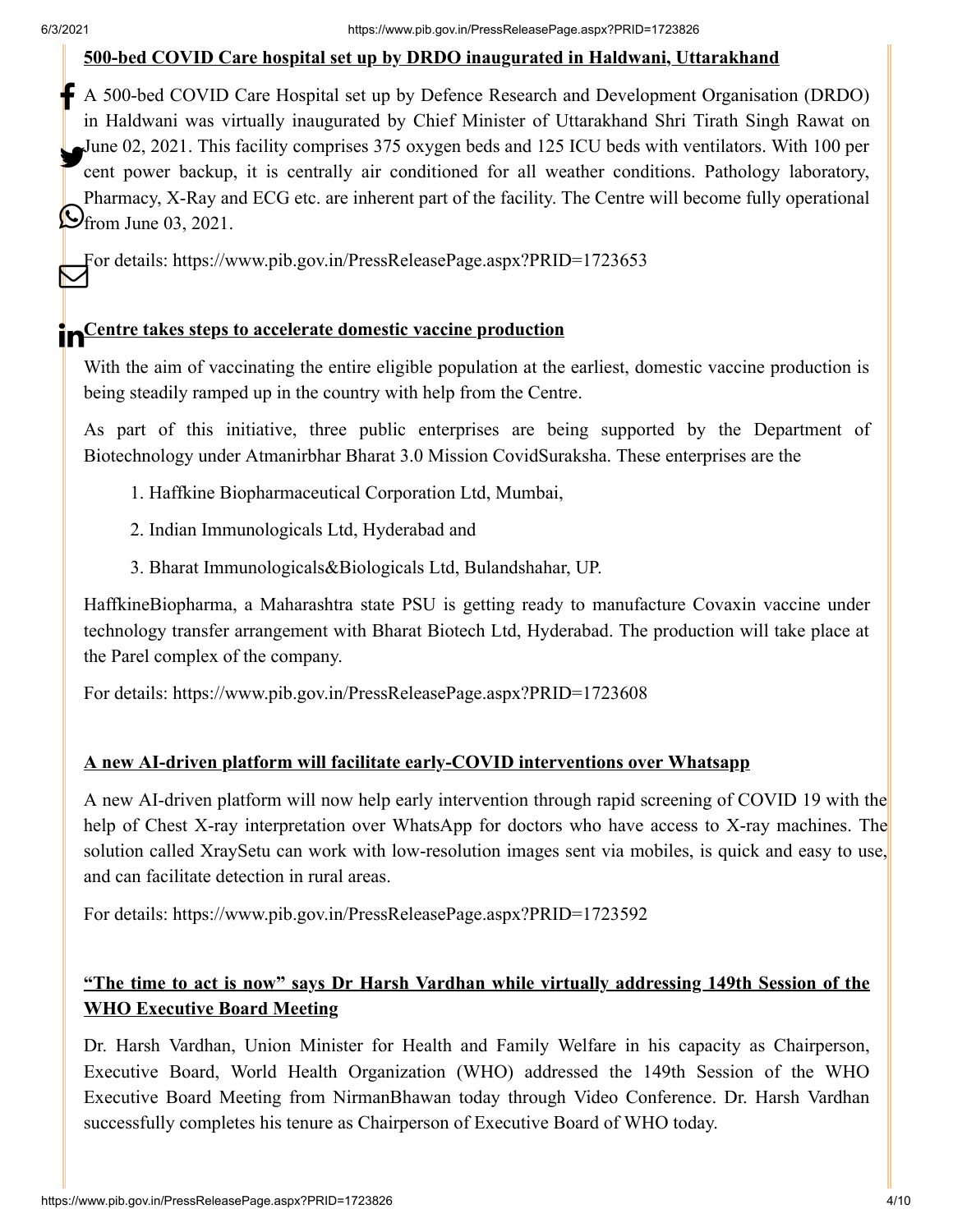y.

.Dr. Harsh Vardhan reminded the audience of the brave, distinguished and honourable men and women who as COVID Warriors across the world have given away their lives so that humanity may survive. f

For details[:https://www.pib.gov.in/PressReleasePage.aspx?PRID=1723785](https://www.pib.gov.in/PressReleasePage.aspx?PRID=1723785)

## **Union Minister Shri MansukhMandaviya inaugurates oxygen plant and fire fighting system at Deendayal port trust hospital**

Union Minister of State (I/C) for Ports, Shipping & Waterways Shri MansukhMandaviya inaugurated Medical Oxygen Generator Unit with Medical oxygen copper piping network and associated facilities like Firefighting system and Automatic oxygen source changeover system through oxygen cylinder **in**bank, at Deendayal Port Trust hospital, Gopalpuri, Gandhidham (Kutch) virtually today.

For details:<https://www.pib.gov.in/PressReleasePage.aspx?PRID=1723796>

## **Shri Dharmendra Pradhan dedicates 100-bedded COVID care facility in Rourkela Steel Plant, Odisha**

Union Minister of Petroleum and Natural Gas & Steel Shri Dharmendra Pradhan today dedicated to the nation, IspatNidaanKendra,a 100-bedded COVID care facility in SAIL's Rourkela Steel Plant, Odisha. The facility will be later scaled up to 500 beds. All the beds in this Jumbo COVID-care facility have the provision of gaseous oxygen directly through dedicated line drawn directly from the oxygen unit of the steel plant. The provision of gaseous oxygen will help in getting rid of the need to replenish cylinders and the logistic issues, besides ensuring uninterrupted availability of the life saving gas. This jumbo facility, which has been set up within a record time, is in addition to the beds and ICU beds already made available earlier for fight against COVID.

For details:<https://www.pib.gov.in/PressReleasePage.aspx?PRID=1723797>

### **INPUTS FROM PIB FIELD OFFICES**

**Maharashtra:** The Health Department has said that no significant change was seen in Covid19 infection in children after reviewing the data of Covid-19 patients of past six months in the state. This was informed by the additional chief secretary of the state's Health Department Dr. Pradeep Vyas. It was found that the infection has occurred to 1.3 percent in the age group of 0 to 5 years, 2.4 percent in 6 to 11 years, 4.1 percent in the 12 to 17 years during November 2020 to April 2021. The percentage of the whole age group between zero to 17 years was 7.8 percent. There are about 4,000 cases of mucormycosis in the state at present, informed State Health Minister Rajesh Tope on Tuesday. The State Government has made arrangements to treat all patients with mucormycosis free of cost, he further informed. Treatment rates of COVID-19 in private hospitals at the tehsil and district levels have been reduced by the State Government to give relief to patients outside big cities.

**Gujarat:** Gujarat Secondary and Higher Secondary Education Board has cancelled the Class XII Board Examination, informed State Education Minister BhupendrasinhChudasama. 1561 new COVID-19 cases have been reported on Tuesday. There are 29,015 active patients in the state where recovery rate is 95.21%. On Tuesday, 1.96 lakh people have been vaccinated. Till date, 1,10,205 people in the 18-44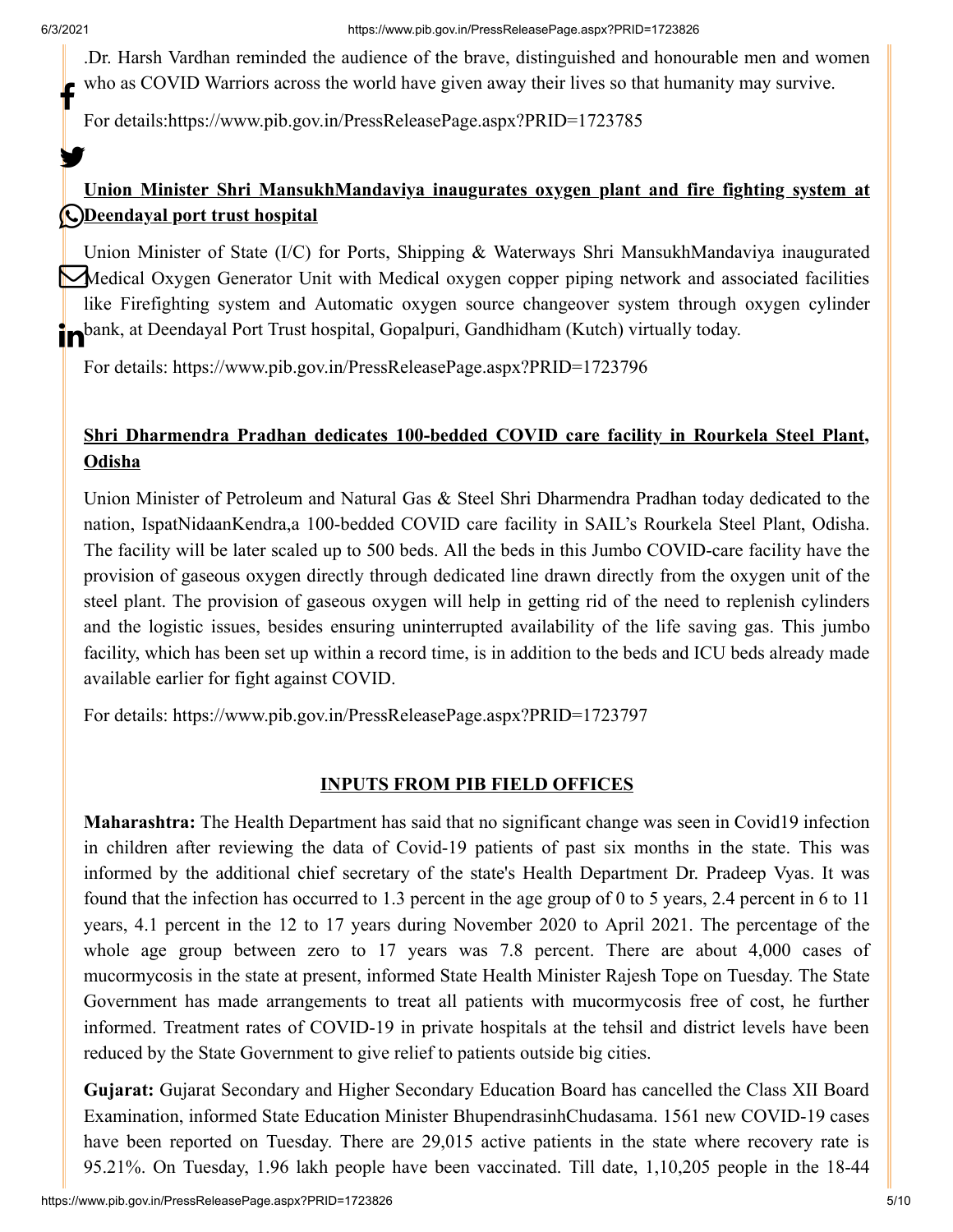years age group have been given COVID-19 vaccine in the state.

**Rajasthan**: Rajasthan reported 1002 new COVID-19 cases, 65 deaths, and 6114 recoveries on Tuesday. There are 37,477 active cases at present. Maximum new cases were reported from Jaipur (233), followed **b**y Alwar (111) and Udaipur (107). f

**Madhya Pradesh:** Madhya Pradesh reported 987 active cases of mucormycosis. Chief Minister Shivraj Singh Chouhan has said that special attention is being paid to the treatment of mucormycosis in the state and to ensure timely delivery of Amphotericin-B and other medicines to every hospital that is treating it. Out of 20 thousand 303 active patients of Corona in the state, 12 thousand 906 patients are in home isolation. 'Kill Corona' Campaign is being run in rural and urban areas in the state. So far 11,341 Covid patients have been treated free of cost under the CovidUpcharYojana in the state. The state cabinet approved the implementation of MukhyaMantri Covid-19 YoddhaKalyan Scheme for the period of two months for personnel serving like warriors in prevention of Covid-19 epidemic. The state cabinet also gave approval to various points of the Covid-19 BalKalyanScheme and MukhyaMantri Covid-19 VisheshAnugrahYojana. Madhya Pradesh Board Class 12 Examination has been cancelled in view of the pandemic. The state has reported 1078 new COVID-19 cases, 45 deaths, and 4120 recoveries on Tuesday.

**Chhattisgarh:** Chhattisgarh reported 1886 new COVID-19 cases along with 4471 recoveries on Tuesday.The positivity rate is continuously decreasing in the state and was at 3.1% as on Tuesday. In the state, 20.20% citizens, that is 59.20 lakh people have received atleast one dose of the vaccine. In the age group of 18-44 years, 7.89 lakh people have received the first dose.

**Goa:** Goa reported 903 new COVID-19 cases along with 22 fatalities and 1777 recoveries on Monday. The state has witnessed a downward trend in deaths on Tuesday There are 11,867 active cases in the state at present. With the vaccination of 4009 people on Tuesday, the total number of vaccines administered in Goa has reached 5,21,940.

**Kerala:** The Kerala Assembly today unanimously passed a resolution urging the Centre to provide free universal vaccination. The resolution also wants the Centre to float global tenders to procure vaccines for the entire country rather than asking states to purchase separately. Meanwhile, the state reported 19,760 new Covid cases on Tuesday. The TPR stands at 15.13%. The death toll has crossed 9,000. A total of 96,42,277 people has so far been vaccinated in the state. Out of this, 75,44,092 had first dose and 20,98,185 second dose.

**Tamil Nadu:**Chief Minister M.K. Stalin on Tuesday said the lockdown to contain the spread of Covid-19 could not be extended endlessly and people's cooperation was needed to put a full stop to it soon. As many as 518 people have been affected by mucormycosis in Tamil Nadu so far, and of these, 17 have died, Minister for Medical and Family Welfare Ma. Subramanian said on Tuesday. The State's daily Covid-19 case count dipped to 26,513 on Tuesday, bringing its active caseload below the 3 lakh-mark. However, the toll due to the infection remained high, as 490 more people, including a 105-year-old woman, succumbed to it. Tamil Nadu, which had announced the suspension of vaccination drive from Wednesday, is to continue inoculating people after it received 4.95 lakh vaccines from the central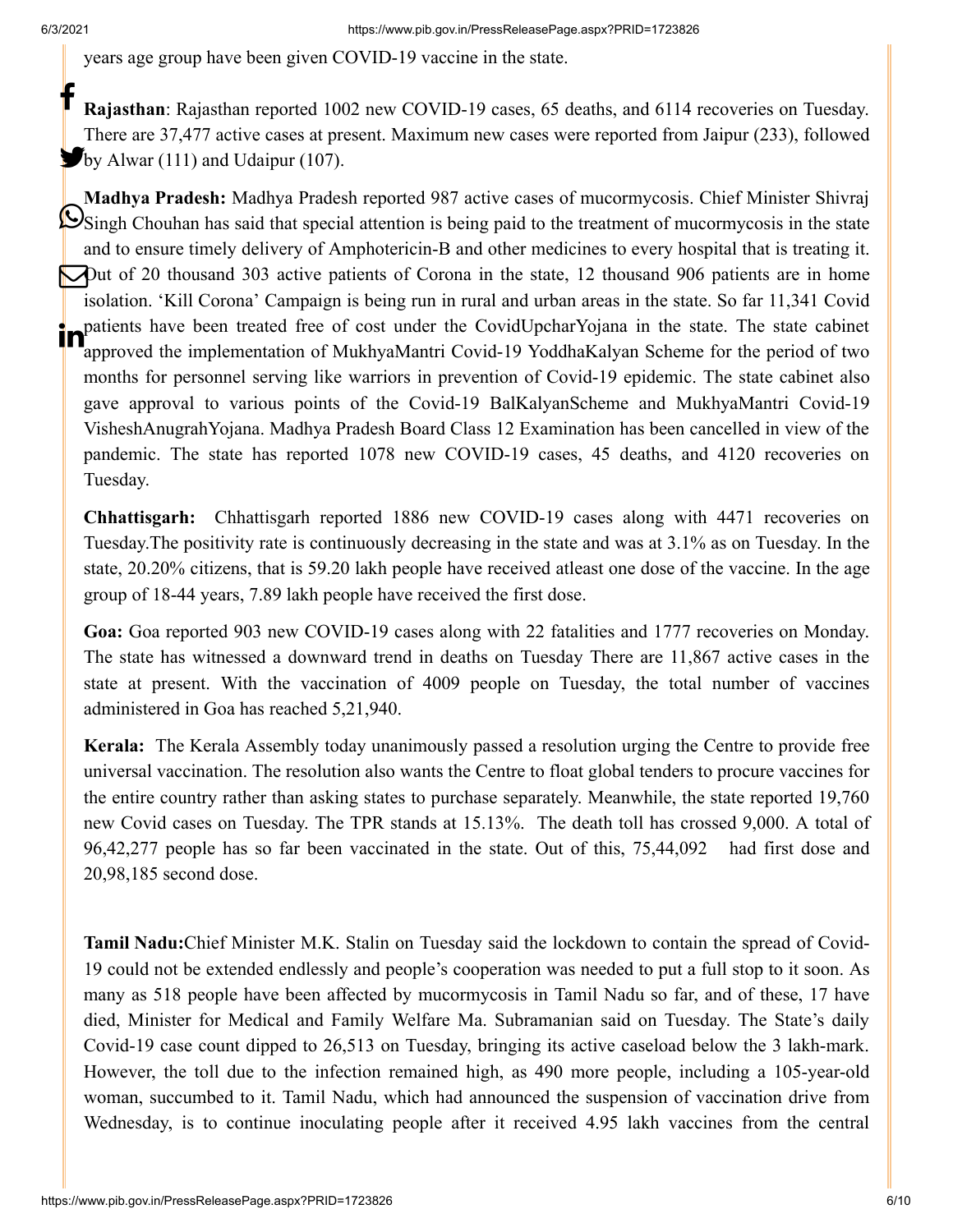#### 6/3/2021 https://www.pib.gov.in/PressReleasePage.aspx?PRID=1723826

government on Tuesday night. The Tamil Nadu Department of Prisons and Correctional Services has vaccinated 30% of the 4,297 convicts lodged in prisons across the State. Till date 92,35,652 have been vaccinated across TN, of which 71,85,963 received first dose and 20,49,689 received second dose. f

**Karnataka:**As per the State Government bulletin released for 01-06-2021, New Cases Reported:<br>14.204: Total Active Gessex 2.08.200. New Covid Desther 464: Total Covid Desther 20.554. Around 14,304; Total Active Cases: 2,98,299; New Covid Deaths: 464; Total Covid Deaths: 29,554. Around 1,62,227 were vaccinated yesterday with a total of 1,38,46,247 having been vaccinated in the state till now. The government has received 5.76 lakh doses of Covishield vaccine on Tuesday in the Central government quota. The total quantity of Covishield obtained from the Center is 1.14 crore doses. On Tuesday, 352 tonnes of oxygen were delivered by 3 trains in a single day. The state has so far received 2561.24 tons of oxygen. The number of new cases of coronavirus in Bangalore is declining, with less than 4,000 cases registered for the second consecutive day. 7 genomic labs to be set up in Karnataka to study mutated strains found in 2nd Covid wave, Health Minister Dr K Sudhakar said. in

**Andhra Pradesh:**State reported 11,303 new Covid-19 cases after testing 93,704 samples with 104 deaths, while 18,257 got discharged during the last 24 hours. Total cases: 17,04,388; Active cases: 1,46,737; Discharges: 15,46,617; Deaths: 11,034. A total of 1,00,73,383 doses of Covid vaccines have been administered in the state as on yesterday, which include 75,43,454 first doses and 25,29,929 second doses. The State crossed a milestone on Tuesday as over one crore people took Covid jabs, first and second doses combined together. In the first fortnight of June, the state is expected to get another 8,76,870 doses from the Centre. The state government is purchasing another 20,74,730 on its own but the stocks are expected only in the second half of the month, according to the health officials. The state received 3 cryogenic oxygen tanks from Singapore handed over by Megha Engineering & Infrastructures Limited (MEIL). Meanwhile, due to the prevailing Coronavirus situation in the state, summer vacation for students in grades 1 through 10 has been extended until June 30th in all the schools across Andhra Pradesh.

**Telangana:**The State Health Department has revoked the Covid treatment permission for six more private hospitals in the state. Till now, 22 hospitals have been barred from treating Covid patients as they were collecting exorbitant charges from patients and not following Covid treatment protocol. The largest Sputnik-V consignment of 27.90 Lakh more doses arrived in Hyderabad from Russia yesterday. With this, a total of 30 Lakh doses of Sputnik-V arrived in India. Telangana High Court directed the State Health Department to initiate steps to make private hospitals that overcharged Covid patients to return the excess amount. It also asked the health department to issue a fresh GO fixing the maximum prices to all the medical services and tests related to Covid. Meanwhile, as many as 2,493 new cases and 15 fatalities were reported in the state yesterday taking the total number of cases to 5,80,844 and fatalities to 3,296. The number of Active Cases in the state now stands at 33,254.

**Assam:**Defence Minister Rajnath Singh on Tuesday complimented Assam Chief Minister HimantaBiswaSarma for his government's tireless fight against the COVID-19 pandemic in the state and also assured to provide all possible support in the coming days.

https://www.pib.gov.in/PressReleasePage.aspx?PRID=1723826 7/10 51 COVID patients died in the state on Tuesday, with 4,682 new infections detected during the day out of 1,15,513 tests conducted. The positivity rate was 4.05 percent.With people from outside returning to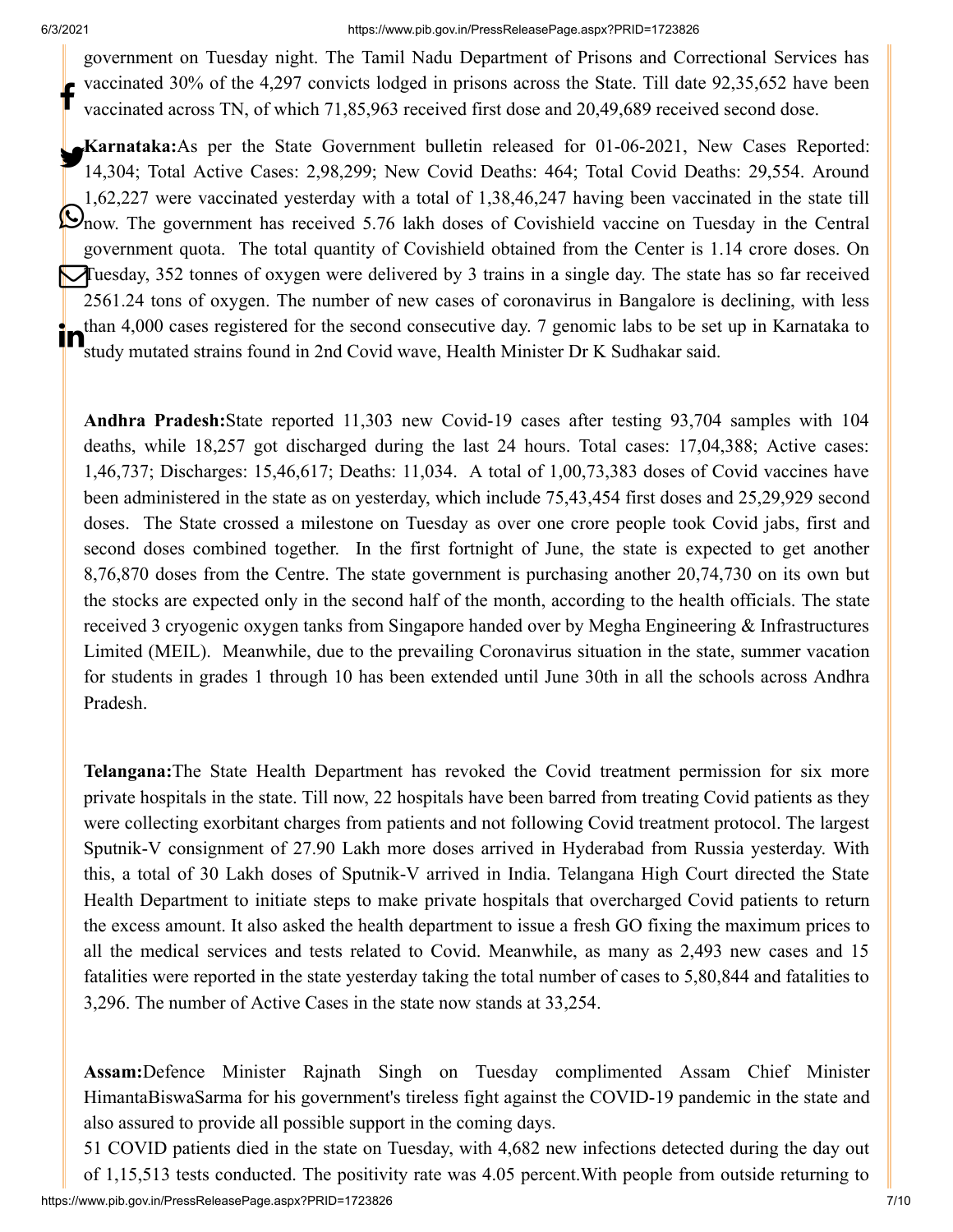the State due to the COVID-19 pandemic and recent trends showing a surge in Covid-19 cases in rural areas, the state government has notified fresh SOP for managing the virus in rural areas even as it launched the third phase of the community surveillance programme from Tuesday. f

**Manipur:**Covid claimed 18 more lives with 798 more infections in the state.With the aim of early detection and early medication to flatten the COVID-19 curve, Chief Minister N Biren Singh flagged off Quetection and early medication to flatten the COVID-19 curve, Chief Minister N Biren Singh Hagged off<br>"Aggressive Mass COVID-19 Testing drive in Imphal West" .So far, 3,88,761 individuals have been administered Covid vaccine including 80,335, who have received the second dose. У.

Sikkim: Sikkim recorded 309 new Covid positive cases and four new Covid-related deaths on Tuesday. With 334 recoveries, the total active tally now is 3,992.

**THE TERN FRANCE CONSTRUCTED**<br>**THE REVIEW meeting of StateExecutive Committee held on30th May has decided that henceforth, Rapid** AntigenTesting (RAT) will be conducted in Government's facilities only.

**Tripura**:Highest single day tests -16,918 of which 841 tested positive and 6 died in last 24 hours While 864 people recovered in the same time. Meanwhile state government has fixed Covid rate for ILS and TMC hospitals in Agartala. The decision was taken by council of ministers so as to put a cap on the charges of Non Government hospitals.

**Nagaland:**Nagaland registered 176 new Covid cases and 9 deaths on Tuesday. Active cases are 4725 while tally reached 21,854.

**Punjab**: The total number of patients tested Positive is 569756. Number of active cases is 33444. Total Deaths reported is 14649. Total COVID-19 Vaccinated with 1st dose (Healthcare + Frontline Workers) is 920914. Total COVID-19 Vaccinated with 2nd dose (Healthcare + Frontline Workers) is 253715. Total above 45 Vaccinated with 1st dose is 2846545. Total above 45 Vaccinated with 2nd dose is 486154. Total 18-44 years age group Vaccinated with 1st dose is 466597.

**Haryana**: Total Number of Samples found positive till date is 757868. Total active COVID-19 patients is 16280. Number of deaths is 8383. Cumulative number of people vaccinated till date is 5770019.

**Chandigarh**: Total Lab confirmed COVID-19 cases is 60154. Total number of Active Cases is 1481. Total number of COVID-19 deaths till date is 758.

**Himachal Pradesh**: Total number of patients tested Covid positive till date is 191251. Total number of Active Cases is 12407. Total deaths reported till date is 3165.

## **FACT CHECK**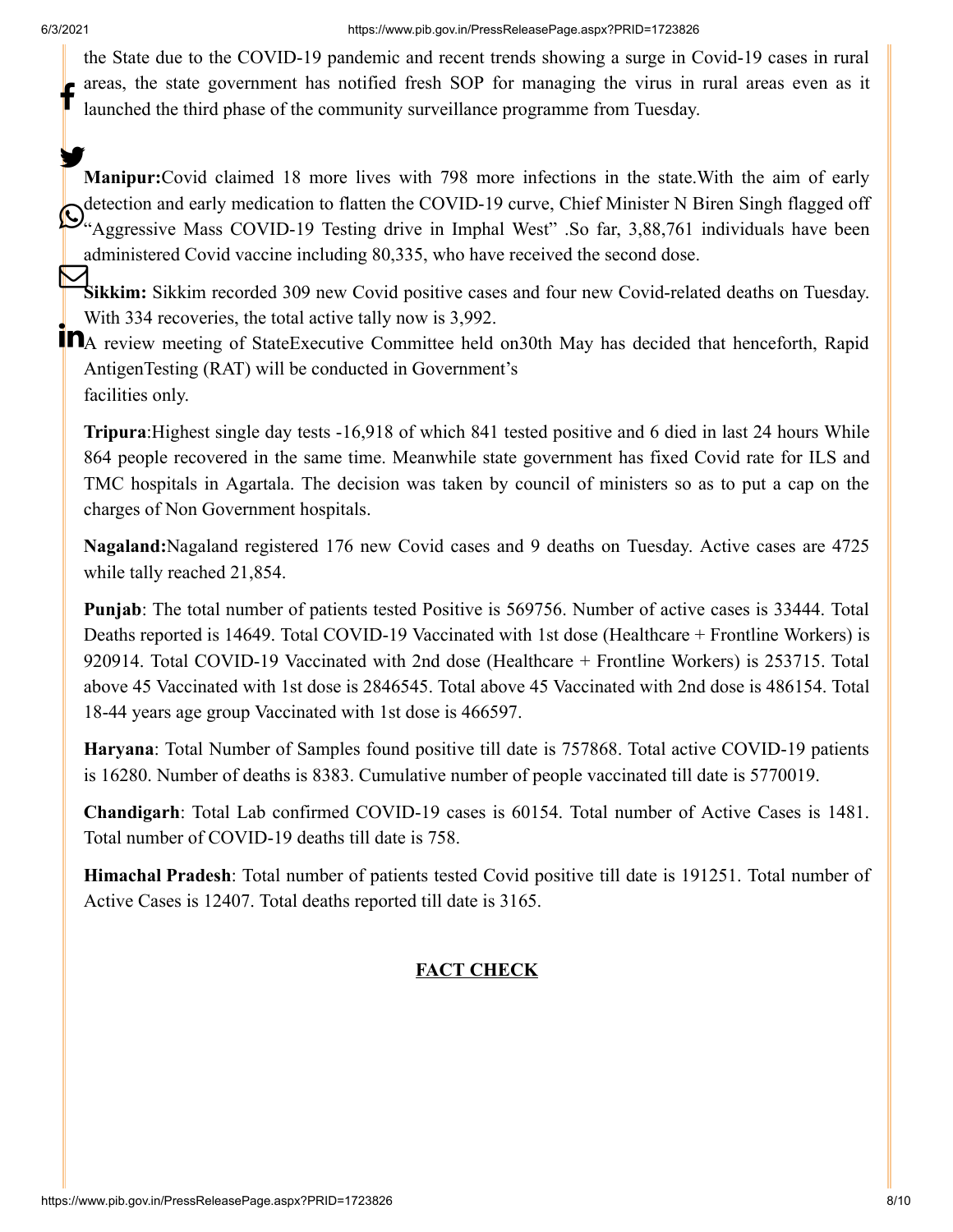f

У.

 $\bigcirc$ 

 $\boldsymbol{\nabla}$ 

<u>in</u>

[.@TheLallantop](https://twitter.com/TheLallantop?ref_src=twsrc%5Etfw) ने दावा किया है कि #[कोरोनावायरस](https://twitter.com/hashtag/%E0%A4%95%E0%A5%8B%E0%A4%B0%E0%A5%8B%E0%A4%A8%E0%A4%BE%E0%A4%B5%E0%A4%BE%E0%A4%AF%E0%A4%B0%E0%A4%B8?src=hash&ref_src=twsrc%5Etfw) के कारण अनाथ हुए बच्चों को लेकर केंद्र सरकार झूठ बोल रही है।[#PIBFactCheck:](https://twitter.com/hashtag/PIBFactCheck?src=hash&ref_src=twsrc%5Etfw) यह दावा #[फ़र्ज़ी](https://twitter.com/hashtag/%E0%A4%AB%E0%A4%BC%E0%A4%B0%E0%A5%8D%E0%A4%9C%E0%A4%BC%E0%A5%80?src=hash&ref_src=twsrc%5Etfw) है। इस रिपोर्ट में [@NCPCR\\_](https://twitter.com/NCPCR_?ref_src=twsrc%5Etfw) व केंद्रीय मंत्री [@smritiirani](https://twitter.com/smritiirani?ref_src=twsrc%5Etfw) द्वारा दिए गए दो अलग-अलग अवधि के डाटा की गलत तरह से तुलना की गयी है। [pic.twitter.com/HwUGSyE0TA](https://t.co/HwUGSyE0TA)

— PIB Fact Check (@PIBFactCheck) [June 2, 2021](https://twitter.com/PIBFactCheck/status/1400043297549152262?ref_src=twsrc%5Etfw)

एक ऑडियो में दावा किया जा रहा है कि बड़ी इलायची, दालचीनी, काली मिर्च, लौंग,अजवाइन और हल्दी के काढ़े के सेवन से 24 घंटे में #[कोरोनावायरस](https://twitter.com/hashtag/%E0%A4%95%E0%A5%8B%E0%A4%B0%E0%A5%8B%E0%A4%A8%E0%A4%BE%E0%A4%B5%E0%A4%BE%E0%A4%AF%E0%A4%B0%E0%A4%B8?src=hash&ref_src=twsrc%5Etfw) को खत्म किया जा सकता है[#PIBFactCheck](https://twitter.com/hashtag/PIBFactCheck?src=hash&ref_src=twsrc%5Etfw):ऑडियो में किया गया दावा #[भ्रामक](https://twitter.com/hashtag/%E0%A4%AD%E0%A5%8D%E0%A4%B0%E0%A4%BE%E0%A4%AE%E0%A4%95?src=hash&ref_src=twsrc%5Etfw) है। इस ऑडियो को आगे शेयर ना करें।[#Unite2FightCorona](https://twitter.com/hashtag/Unite2FightCorona?src=hash&ref_src=twsrc%5Etfw) [#IndiaFightsCorona](https://twitter.com/hashtag/IndiaFightsCorona?src=hash&ref_src=twsrc%5Etfw) [pic.twitter.com/mtwvUsMEpQ](https://t.co/mtwvUsMEpQ)

— PIB Fact Check (@PIBFactCheck) [June 1, 2021](https://twitter.com/PIBFactCheck/status/1399707423946858502?ref_src=twsrc%5Etfw)

[#Covishield](https://twitter.com/hashtag/Covishield?src=hash&ref_src=twsrc%5Etfw) की केवल एक डोज लगाने वाली खबर ग़लत है

कोविशील्ड के टीकाकरण शिड्यूल में किसी तरह का कोई बदलाव नहीं हुआ है व 12 हफ्ते के बाद दूसरी डोज लेना जरूरी है

"भारत में कोविशील्ड का शिड्यूल 2 डोज का है,इसमें कोई बदलाव नहीं किया गया है" - डॉ वी के पॉल,सदस्य (स्वास्थ्य) नीति आयोग [pic.twitter.com/vofFAMQcaj](https://t.co/vofFAMQcaj)

— PIB Fact Check (@PIBFactCheck) [June 1, 2021](https://twitter.com/PIBFactCheck/status/1399722111728508939?ref_src=twsrc%5Etfw)

Viral message claims that doctors from WHO are advising against social distancing & wearing mask alleging COVID-19 is a treatable flu viru[s#PIBFactCheck:](https://twitter.com/hashtag/PIBFactCheck?src=hash&ref_src=twsrc%5Etfw) The claims are [#FAKE](https://twitter.com/hashtag/FAKE?src=hash&ref_src=twsrc%5Etfw). COVID-19 is a contagious disease, precautions like wearing masks, social distancing must be followed [pic.twitter.com/J3Kvqss8jo](https://t.co/J3Kvqss8jo)

— PIB Fact Check (@PIBFactCheck) [November 6, 2020](https://twitter.com/PIBFactCheck/status/1324654212706258944?ref_src=twsrc%5Etfw)

MV

(Release ID: 1723826) Visitor Counter : 2

Read this release in: [Marathi ,](https://pib.gov.in/PressReleasePage.aspx?PRID=1723907) [Bengali](https://pib.gov.in/PressReleasePage.aspx?PRID=1723935) , [Gujarati](https://pib.gov.in/PressReleasePage.aspx?PRID=1723891)